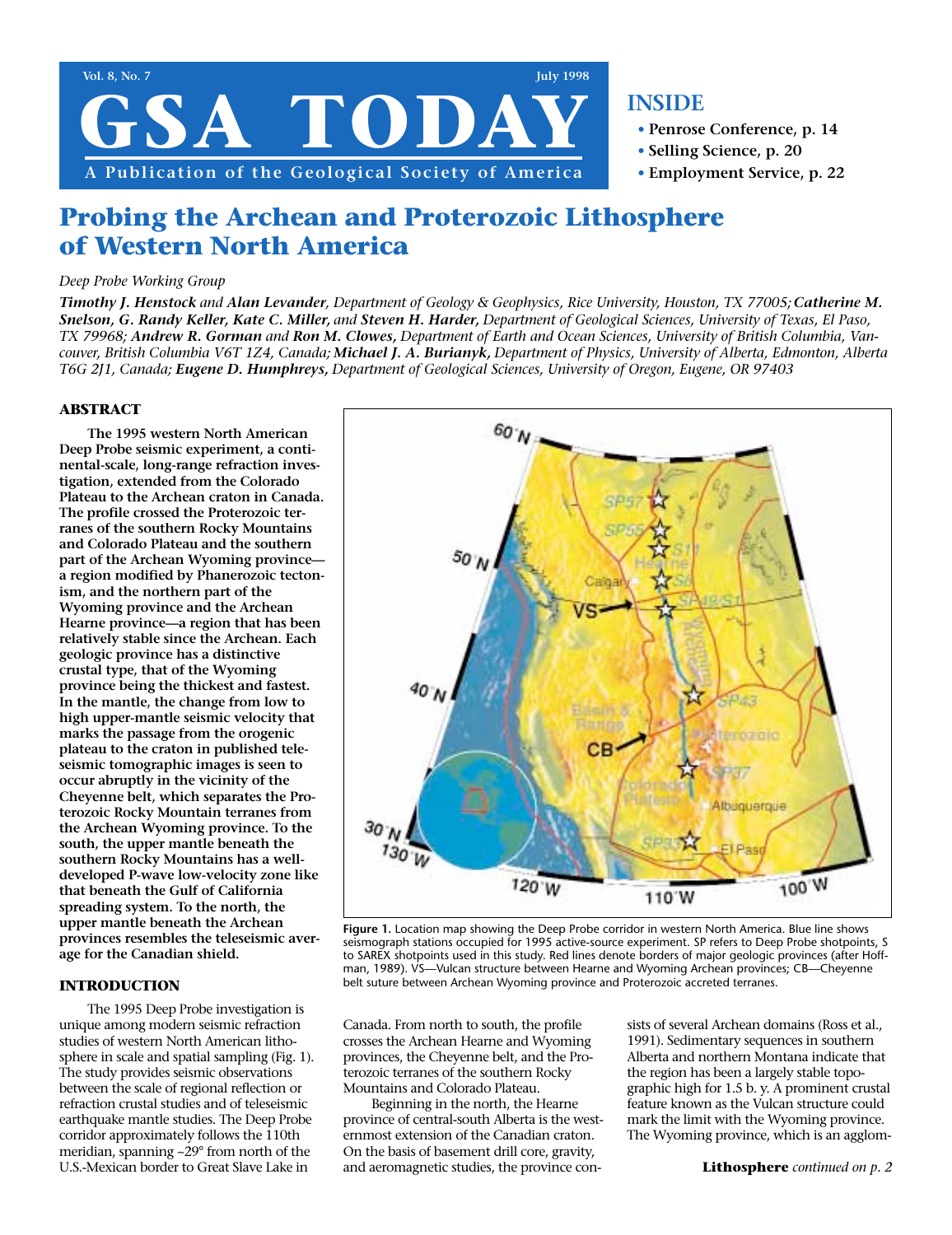# **GSA TODAY** *July*<br>Vol. 8, No. 7 1998 *Vol. 8, No. 7*

**GSA TODAY** (ISSN 1052-5173) is published monthly by The Geological Society of America, Inc., with offices at 3300 Penrose Place, Boulder, Colorado. Mailing address: P.O. Box 9140, Boulder, CO 80301-9140, U.S.A. Periodicals postage paid at Boulder, Colorado, and at additional mailing offices. **Postmaster:** Send address changes to *GSA Today,* Membership Services, P.O. Box 9140, Boulder, CO 80301-9140.

Copyright © 1998, The Geological Society of America, Inc. (GSA). All rights reserved. Copyright not claimed on content prepared wholly by U.S. Government employees within the scope of their employment. Permission is granted to individuals to photocopy freely all items other than the science articles to further science and education. Individual scientists are hereby granted permission, without royalties or further requests, to make unlimited photocopies of the science articles for use in classrooms to further education and science, and to make up to five copies for distribution to associates in the furtherance of science; permission is granted to make more than five photocopies for other noncommercial, nonprofit purposes furthering science and education upon payment of a fee (\$0.25 per page-copy) directly to the Copyright Clearance Center, 222 Rosewood Drive, Danvers, MA 01923 USA, phone (978) 750-8400, http://www.copyright.com; when paying, reference *GSA Today,* ISSN 1052- 5173. Written permission is required from GSA for all other forms of capture, reproduction, and/or distribution of any item in this publication by any means, including posting on authors' or organizational Web sites, except that permission is granted to authors to post the abstracts only of their science articles on their own or their organization's Web site providing the posting includes this reference: "The full paper was published in the Geological Society of America's newsmagazine, *GSA Today,* [include year, month, and page number if known, where article appears or will appear]." GSA provides this and other forums for the presentation of diverse opinions and positions by scientists worldwide, regardless of their race, citizenship, gender, religion, or political viewpoint. Opinions presented in this publication do not reflect official positions of the Society.

**SUBSCRIPTIONS** for 1998 calendar year: **Society Members:** *GSA Today* is provided as part of membership dues. Contact Membership Services at (800) 472-1988, (303) 447-2020 or member@geosociety.org for membership information. **Nonmembers & Institutions:** Free with paid subscription to both *GSA Bulletin* and *Geology,* otherwise \$50 for U.S., Canada, and Mexico; \$60 elsewhere. Contact Subscription Services. **Single copies** may be requested from Publication Sales. Also available on an annual CD-ROM, (together with *GSA Bulletin, Geology,* GSA Data Repository, and an Electronic Retrospective Index to journal articles from 1972); \$89 to GSA Members, others call GSA Subscription Services for prices and details. Claims: For nonreceipt or for damaged copies, members contact Membership Services; all others contact Subscription Services. Claims are honored for one year; please allow sufficient delivery time for overseas copies, up to six months.

**STAFF:** Prepared from contributions from the GSA staff and membership.

**Executive Director:** *Donald M. Davidson, Jr.* **Science Editors:** *Suzanne M. Kay, Department of Geological Sciences, Cornell University, Ithaca, NY 14853; Molly F. Miller, Department of Geology, Box 117-B, Vanderbilt University, Nashville, TN 37235.*

**Forum Editor:** *Bruce F. Molnia, U.S. Geological Survey, MS 917, National Center, Reston, VA 22092*

**Director of Publications:** *Peggy S. Lehr* **Managing Editor:** *Faith Rogers* **Assistant Editor:** *Vanessa Carney*

**Production Editor and Coordinator:** *Joan E. Manly* **Graphics Production:** *Joan E. Manly, Leatha L. Flowers*

**ADVERTISING:** Classifieds and display: contact Ann Crawford, (303) 447-2020; fax 303-447-1133; acrawfor@ geosociety.org.

Issues of this publication are available as electronic Acrobat files for free download from GSA's Web Site, http://www. geosociety.org. They can be viewed and printed on various personal computer operating systems: MSDOS, MSWindows, Macintosh, and Unix, using the appropriate Acrobat reader. Readers are available, free, from Adobe Corporation: http://www.adobe.com/acrobat/readstep.html.

This publication is included on GSA's annual CD-ROM, *GSA Journals on Compact Disc.*  Call GSA Publication Sales for details. Printed in U.S.A. using pure soy inks. **50% Total Recoverd Fiber**



# **IN THIS ISSUE**

| Probing the Archean and Proterozoic<br>Lithosphere of Western |  |  |
|---------------------------------------------------------------|--|--|
|                                                               |  |  |
|                                                               |  |  |
| 1999 Officer and Councilor Nominees  8                        |  |  |
| New GSA Associated Society  8                                 |  |  |
| Governor Honors Fellows  8                                    |  |  |
|                                                               |  |  |
|                                                               |  |  |
|                                                               |  |  |
| Environment Matters  12                                       |  |  |
|                                                               |  |  |

| Penrose Conference Scheduled  14  |  |
|-----------------------------------|--|
|                                   |  |
| Birdsall-Dreiss Lecturer  15      |  |
| Penrose Conference Report  18     |  |
|                                   |  |
| Employment Service  22            |  |
|                                   |  |
| Bulletin and Geology Contents  26 |  |
| GSA Annual Meeting  28            |  |
|                                   |  |
|                                   |  |
|                                   |  |

## **In Memoriam**

**John N. Adkins** St. Michaels, Maryland

**Frederick W. Cater, Jr.** Lakewood, Colorado April 13, 1998

**Theodore D. Cook** Bellaire, Texas December 28, 1997

**Albert J. Depman** West Chester, Pennsylvania

**Kenneth O. Emery** North Falmouth, Massachussetts April 12, 1998

**Maria C. Ledesma** Oakland, California March 24, 1998

**Vaughn C. Maley** Midland, Texas January 6, 1998

## **Extended Deadline!**

The Penrose Conference on "Strike-slip to subduction transitions on plate boundaries: Tectonic settings, plate kinematics, and seismic hazards," Puerta Plata, Dominican Republic has extended its application deadline to **September 1, 1998.**

### **Lithosphere** *continued from p. 1*

eration of back-arc basins, island arcs, and micro-continental fragments intruded by Late Archean granites, has been largely stable since 2.7 to 2.6 Ga (Houston et al., 1993). The rest of the southwestern U.S. interior consists of Proterozoic island-arc terranes accreted to the southern margin of the Wyoming province between 2.0 and 1.3 Ga (Karlstrom and Bowring, 1988). The Cheyenne belt at the southern boundary of the Wyoming province is interpreted as a Proterozoic crustal suture (Karlstrom and

**H. Philip Raveling** Smithfield, Virginia January 26, 1998

**Frederick E. Schaeffer, Jr.** Colorado Springs, Colorado

**Clement F. Shearer** Northfield, Minnesota May 13, 1998

**Thomas E. Shufflebarger, Jr.** Berkeley Springs, West Virginia

**George M. Stanley** Aptos, California May 1998

**James F. Sweeney** Pittsburgh, Pennsylvania April 15, 1998

**Robert F. Walters** Wichita, Kansas April 9, 1998

Houston, 1984). The resultant continent known as Laurentia was subjected to Late Proterozic to Early Cambrian rifting that established the limits of the modern North American craton (e.g., Hoffman, 1989).

In the Phanerozoic, the western margin of North America was uplifted and modified by a succession of tectonic events (Burchfiel and Davis, 1975; Ye et al., 1996), only some of which extended into the study area. Of those that did, the Pennsylvanian Ancestral Rockies event affected the Proterozoic terranes south of the Cheyenne belt, producing the Uncompahgre uplift. The Late Cretaceous to mid-Eocene Laramide event produced basement uplifts and deep sedimentary basins throughout the Proterozoic terranes and the southern Wyoming province. Tertiary events in the southern part of the region caused uplift of the Colorado

**Lithosphere** *continued on p. 3*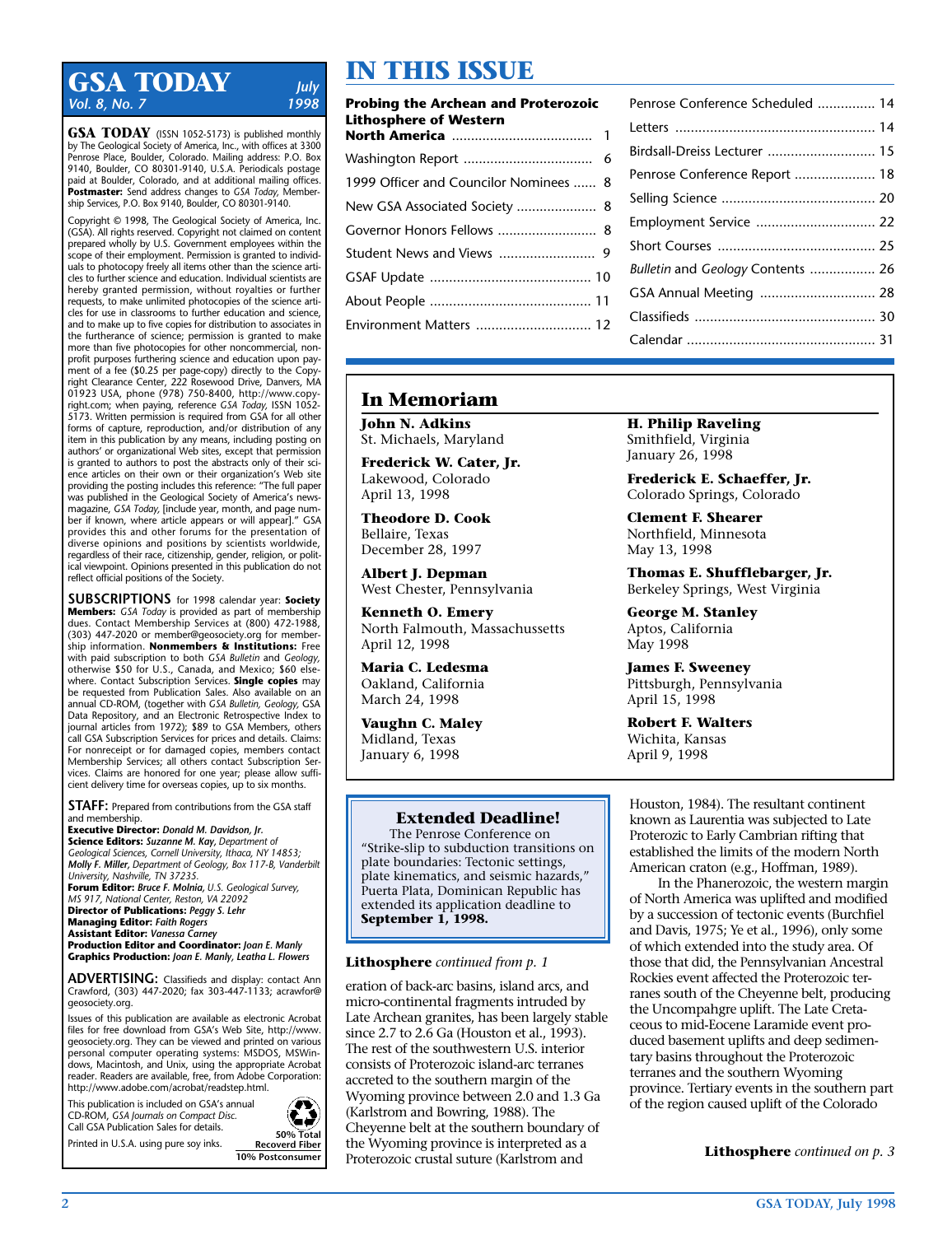### **Lithosphere** *continued from p. 2*

Plateau and produced Basin and Range extension (e.g., Schneider and Keller, 1994).

The goals of the seismic investigation were to determine and contrast the lithospheric structures of the relatively stable Hearne and northern Wyoming provinces with those of the southern Wyoming province and the Proterozoic terranes affected by Laramide events. The seismic data collected provide a continental-scale P-wave velocity model for the crust and upper mantle to depths of ~150 km. We describe two major lateral changes in velocity structure, one in the crust and one in the mantle, which are associated with boundaries between the geological provinces and indicate major differences in lithospheric evolution.

### **DEEP PROBE SEISMIC OBSERVA-TIONS AND INTERPRETATION**

The Deep Probe experiment consisted of 10 shots detonated at seven shotpoints, recorded by 710 portable refraction seismometers deployed twice at about 1200 sites. Nominal instrument spacing was 1.25 km (Fig. 1; Gorman et al., 1997). Shot size varied from 2400 to 17000 kg of chemical explosive. The recording arrays extended from northern New Mexico to central Alberta. Just prior to our experiment, the Canadian Lithoprobe program conducted the crustal-scale Southern Alberta Refraction Experiment (SAREX), coincident with the Canadian part of Deep Probe. Three shot records from SAREX are included in the analysis here (S1, S6, and S11; Fig. 1).

### **Seismic Observations: Three Province-Related Seismic Signatures**

The fundamental experimental results are illustrated by the records from shotpoint SP43 in central Wyoming, just north of the Cheyenne belt (Fig. 3, see p. 16–17). Markedly different crustal and upper-mantle signals occur north and south of SP43, indicating profound changes in the upper 150 km of the lithosphere over a distance not exceeding 250–300 km. Primary crustal and mantle seismic waves observed include: Pg upper crustal refractions; Pi—refracted within a lower crustal layer; PmP—reflected from the Moho; and Pn and related phases refracted beneath the Moho. Travel times and amplitudes of these waves constrain crustal thicknesses and crustal and mantle seismic velocities. An important feature is the source to receiver offset at which Pn becomes a first arrival—the crossover distance—which increases with crustal thickness.

First-order observations on the profile south of SP43 in the Proterozoic terranes of the southern Rockies–Colorado Plateau are that Pn becomes a first arrival at ~200 km offset, has velocities of 7.9–8.0 km/s, and is very weak from the crossover at ~200 km to ~425 km (Fig. 2). Beyond 425 km, Pn amplitude

# **Scientific Ocean Drilling Needs YOU!**

NOTICE: To all members of the earth sciences community.

The Ocean Drilling Program will end on October 1, 2003. International scientific cooperative efforts for deep-earth sampling in the marine environment will cease unless our community comes together now to plan a new program for scientific ocean drilling. We've done it before (ODP is the successor to the 1968-1983 Deep Sea Drilling Project) - we can do it again.

SPRING 1999 INTERNATIONAL CONFERENCE: To define the scientific objectives for a future, multi-platform ocean drilling program with two major vessels. This Conference will target the scientific goals of non-riser drilling and will complement the recent Conference for Cooperative Ocean Riser Drilling. CONCORD defined the scientific initiatives for use of a riser-equipped drilling vessel (the CONCORD report is available at http://mstip1.jamstec.go.jp/jamstec/OD21/ CONCORD/result.html).

WANTED: Brief (-1-page) statements of interest that describe a scientific objective, its importance, and the necessity for drilling. Technical details are not necessary. These statements will be used to organize the Conference. This is your opportunity to influence the scientific. direction of the new program and to show your support for future scientific ocean drilling.

**DEADLINE:** September 1, 1998.

**SUBMIT TO: JOIDES Office, Department of Geology & Geophysics,** Woods Hole Oceanographic Institution, Woods Hole, MA 02543, USA; (508) 289-3481; joides@whoi.edu.

## **RESPOND TODAY! THE FUTURE OF SCIENTIFIC OCEAN DRILLING IS IN YOUR HANDS**

strengthens to offset distances of 800 km. This weak Pn character from 200 to 425 km also occurs on records from SP33 and SP37 in New Mexico and Colorado.

The record for the Archean Wyoming province north of SP43 is dramatically different (Fig. 2). In particular, a Pn crossover at ~260 km indicates a thicker crust, and highamplitude and high-velocity (8.1–8.4 km/s) Pn phases to offsets of ~800–1000 km indicate a distinct upper-mantle structure. Pn with similar character is seen south of SP49 from the Canadian border to central Wyoming (Fig. 2). More subtle features seen at SP43 north and SP49 south are lower crustal refractions, Pi, with phase velocities of 7.0–7.3 km/s that are first arrivals from 180 to 260 km and clear second arrivals from 260 to 400 km (Fig. 2). Lower-crust events like these are absent in the Proterozoic terranes to the south and the Hearne province to the north.

North of SP49, in the Hearne province, Pn becomes a first arrival at ~210 km with velocities of 8.1–8.2 km/s. The shorter Pn crossover distance (210 km) is also observed on the other shots in the Hearne province, indicating a thinner crust than in the Wyoming province.

### **Cross Section of Western North America**

To interpret the data, we used reflectivity modeling to estimate average one-dimensional velocity structures of the three

provinces (Fuchs and Müller, 1971), and twodimensional ray-tracing and travel-time inversion to estimate two-dimensional crust and upper mantle structure from all shots (Luetgert, 1992; Zelt and Smith, 1992). Due to large distances between shotpoints (~400–600 km) travel-time modeling concentrated on the primary crustal and mantle phases identifiable from shot to shot. For twodimensional ray-tracing, the starting model used crustal structure estimates from the onedimensional interpretations, previous seismic studies, and other geological and geophysical data (Prodehl and Lipman, 1989; Pakiser, 1989; Schneider and Keller, 1994; Snelson, 1998). The two-dimensional modeling and inversion allow a more detailed lithospheric picture (Fig. 2), particularly where Moho depth changes by 10 km over lateral distances of ~100 km. Complex sedimentary basins along the profile generate short scale variations in arrival times which were well matched using a near-surface structure developed from published studies and velocitydepth information from 71 well logs (Snelson, 1998; Snelson et al., 1998). From the top of basement down, only small lateral velocity variations within a province were required to fit the data. Long-offset Pn and crustal arrivals allowed determination of mean velocities within a province to ±0.1 km/s and mean depths to the Moho to ~2 km in Pn crossover regions (Fig. 2).

**Lithosphere** *continued on p. 4*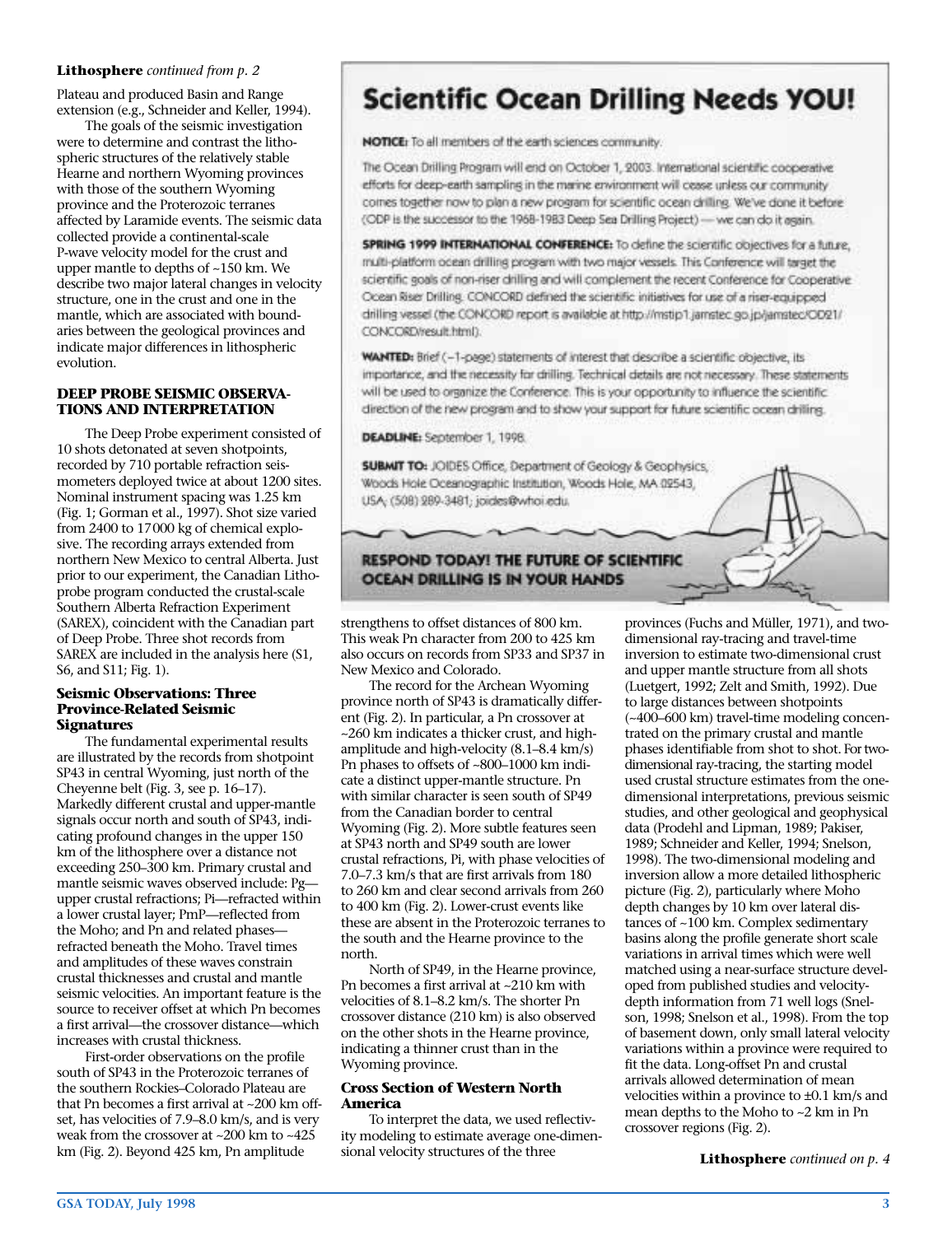

**Figure 2.** Top: Two-dimensional P-velocity model along Deep Probe corridor. Stars show shots used in this study, gray lines show locations of intracrustal and Moho reflection points. Model depths are best constrained by Pi and Pn refractions that arise in these locations. The one-dimensional velocity profiles derived from reflectivity modeling are superimposed. All velocities shown assume a flat Earth: At 100 km depth they are ~0.15 km/s faster than in a spherical Earth. Bottom: Record sections from SP43, SP37, and SP49 are plotted beneath the shot location with calculated traveltime curves from the model superimposed in red. The blue circles indicate the crossover where Pn becomes the first arrival.

#### **Lithosphere** *continued from p. 3*

The main features of the seismic data are exemplified by three simple but very different one-dimensional velocity models that explain the main amplitude relations among the seismic phases and give average crustal and mantle structure within each province (Figs. 2,  $3<sup>1</sup>$ ). These are related through the two-dimensional interpretation (Fig. 2). In the south, the Proterozoic crust in the Rocky Mountains and Colorado Plateau is 40 to 45 km thick and shows a linear velocity increase with depth. Most variation in crustal thickness occurs near the boundary with the Wyoming province. In the Archean Wyoming province, crustal thicknesses range from ~40 km at the Cheyenne belt to an average of ~50 km farther north. A highvelocity layer ( $v_p \sim 7.05-7.30$  km/s) occurs in the lower ~25 km of the crust. Crossing the Vulcan structure, Moho depth in the Hearne province shallows to ~40 km. The crust again shows a simple vertical velocity gradient, but with higher velocities than in the Proterozoic crust. Mean crustal velocity in the Southern Rockies and Colorado Plateau is 6.3 km/s, compared with 6.6 km/s in the Wyoming province, and 6.45 km/s in the Hearne province.

On a global scale, the southern Rockies crust is thin and slow compared to average crustal thicknesses and velocities of 42 km and 6.4–6.5 km/s for shields and platforms, and of 46–50 km and 6.4 km/s for orogens (Christensen and Mooney, 1995; Rudnick and Fountain, 1995). The Wyoming province crust is considerably thicker and faster than that of average shields, and faster than, but similar in thickness to orogens. The somewhat thinner Hearne province crust has an average shield velocity.

Variations in amplitude and velocity of the Pn phase indicate extreme differences in the upper mantle along the profile (Figs. 2, 3). North of SP43, the mantle just below the Moho under the Archean provinces has a velocity of 8.1 km/s that increases with depth. There is no evidence of a low-velocity zone. South of SP43, the mantle under the Proterozoic province has a thin lid with velocities of 7.9–8.0 km/s that is underlain by a thick low-velocity zone with a velocity that decreases to 7.75 ±0.1 km/s at 60 km depth. The high-amplitude Pn phase observed in the 425 to 800 km offset range is a turning or reflected phase from a depth of ~90 km or more.

Although determining the width of horizontal transitions between terranes is hampered by shot spacing, fortuitous shot positioning and geologic information allow some inferences to be made. In particular, strong asymmetry of seismic arrivals from SP43 implies a transition zone of less than ~250 km on the southern edge of the Wyoming province. On the northern edge, first-arrival refractions from the lower crust are seen from both the north and the south at SP49/S1; whereas 250 km to the north at S6, strongly asymmetric first arrivals do not include lower-crustal events. This implies that the transition zone between the Wyoming and Hearne provinces is less than 100 km wide.

#### **IMPLICATIONS FOR NORTH AMERICAN EVOLUTION**

The scale of the Deep Probe experiment permits comparison with earthquake-derived tomographic images of North America that indicate a transition from fast, cold upper mantle beneath the craton, to slow, hot upper mantle beneath the uplifted North American orogenic plateau (Grand, 1994; Grand et al., 1997; van der Lee and Nolet, 1997). The resolution of the earthquake studies is considerably less—about 500 km horizontally and 100 km vertically.

### **Southern Rocky Mountains– Colorado Plateau: Proterozoic Accreted Terranes**

Given its location within a region of Laramide tectonism, the crust in the southern Rockies–Colorado Plateau is surprisingly simple: little lateral velocity variation and no vertical layering. Its 40 to 45 km thickness is insufficient to explain present regional elevations (e.g., Sheehan et al., 1995). Going deeper, the upper-mantle velocity profile is

comparable to that of Walck (1983) for the Gulf of California part of the East Pacific Rise spreading system (Fig. 3), in that both show low-velocity zones just beneath the Moho. The low-velocity zone beneath the southern Rockies likely represents the buoyant mantle needed to support the topography, and is deeper and thicker than its equivalent in the Colorado Plateau–Basin and Range transition zone in Arizona (Benz and McCarthy, 1994). To the east, a range of seismic methods (e.g., Sinno and Keller, 1986; Keller et al., 1990; Slack et al., 1996) indicates low velocities in the uppermost mantle of the Rio Grande Rift. Grand's (1994) teleseismic observations show low velocities in the mantle extending from the East Pacific Rise through the southwestern United States. The Deep Probe results show that regional low-velocity mantle extends northward to the Cheyenne belt.

### **Wyoming Province: Thick Archean Crust**

The crust is thicker and faster in the Wyoming province than in the Proterozoic terranes, with a high-velocity lower-crustal layer occurring in most of the province. The transition from thin (40 km) to thick (50 km) crust occurs in the southernmost 150 km of the province. It is unclear how the Laramide tectonism that affected parts of the province modified the Archean crust. Nothing in our results indicates a Laramide influence unless the entire lower crustal layer is a Laramide feature. The seismic velocity model (Fig. 2) indicates a thick lower crust and uniform upper-mantle structure beneath Laramide uplifts in Wyoming and southern Montana as well as the plains of Montana and southern Alberta.

Although the Archean crust in this part of the Deep Probe profile is ~10 km thicker than the global average for shields and platforms (Christensen and Mooney, 1995), it is not the only cratonic region with a highvelocity lower crust (Rudnick and Fountain, 1995). High velocities like these are compatible with mafic garnet granulite or hornblendite compositions, such as are found among northern Montana xenoliths (Reed et al., 1993), or with intermediate-composition crust that is mixed with eclogite, pyroxenite, or dunite.

After adjustment for crustal thickness, the upper-mantle model for the Archean Wyoming province is comparable to the average Canadian shield P-wave profile (S25 in Fig. 3) derived from teleseismic P-wave observations by LeFevre and Helmberger, (1989). The similarities of the two profiles, derived from different types and scales of seismic data, indicate a similarity between Wyoming province and Canadian shield upper mantle.

### **Vulcan Structure and Hearne Province**

The crustal boundary between the Wyoming and Hearne provinces appears to lie close to the Vulcan structure in southern

 $<sup>1</sup>$  Figure 3 is on p. 16–17.</sup>